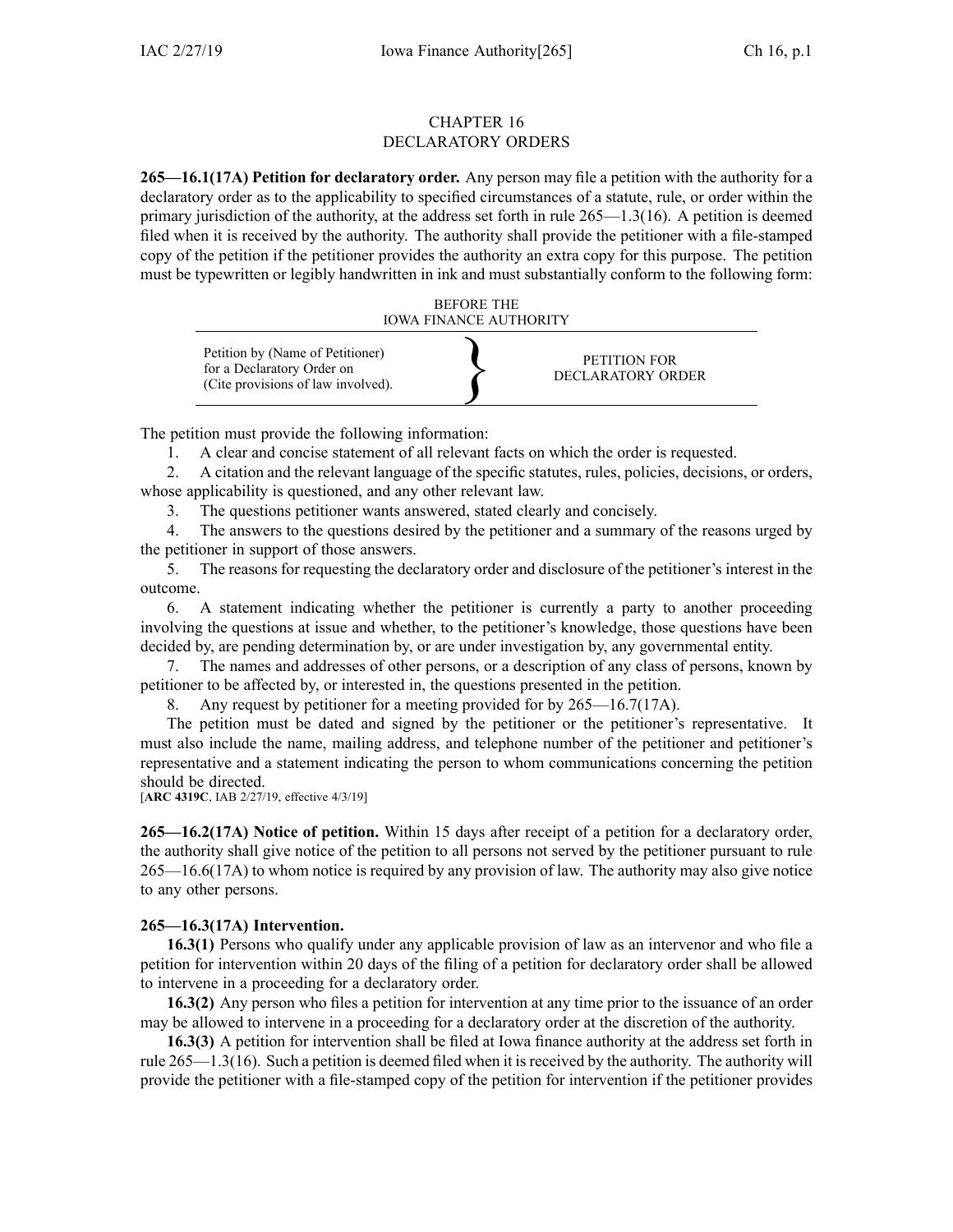an extra copy for this purpose. A petition for intervention must be typewritten or legibly handwritten in ink and must substantially conform to the following form:

BEFORE THE IOWA FINANCE AUTHORITY



The petition for intervention must provide the following information:

1. Facts supporting the intervenor's standing and qualifications for intervention.

2. The answers urged by the intervenor to the question or questions presented and <sup>a</sup> summary of the reasons urged in suppor<sup>t</sup> of those answers.

3. Reasons for requesting intervention and disclosure of the intervenor's interest in the outcome.

4. A statement indicating whether the intervenor is currently <sup>a</sup> party to any proceeding involving the questions at issue and whether, to the intervenor's knowledge, those questions have been decided by, are pending determination by, or are under investigation by, any governmental entity.

5. The names and addresses of any additional persons, or <sup>a</sup> description of any additional class of persons, known by the intervenor to be affected by, or interested in, the questions presented.

6. Whether the intervenor consents to be bound by the determination of the matters presented in the declaratory order proceeding.

The petition must be dated and signed by the intervenor or the intervenor's representative. It must also include the name, mailing address, and telephone number of the intervenor and intervenor's representative, and <sup>a</sup> statement indicating the person to whom communications should be directed. [**ARC [4319C](https://www.legis.iowa.gov/docs/aco/arc/4319C.pdf)**, IAB 2/27/19, effective 4/3/19]

**265—16.4(17A) Briefs.** The petitioner or any intervenor may file <sup>a</sup> brief in suppor<sup>t</sup> of the position urged. The authority may reques<sup>t</sup> <sup>a</sup> brief from the petitioner, any intervenor, or any other person concerning the questions raised.

**265—16.5(17A) Inquiries.** Inquiries concerning the status of <sup>a</sup> declaratory order proceeding may be made to the executive director of the Iowa finance authority at the address set forth in rule 265—1.3(16). [**ARC [4319C](https://www.legis.iowa.gov/docs/aco/arc/4319C.pdf)**, IAB 2/27/19, effective 4/3/19]

#### **265—16.6(17A) Service and filing of petitions and other papers.**

**16.6(1)** *When service required.* Except where otherwise provided by law, every petition for declaratory order, petition for intervention, brief, or other paper filed in <sup>a</sup> proceeding for <sup>a</sup> declaratory order shall be served upon each of the parties of record to the proceeding, and on all other persons identified in the petition for declaratory order or petition for intervention as affected by or interested in the questions presented, simultaneously with their filing. The party filing <sup>a</sup> document is responsible for service on all parties and other affected or interested persons.

**16.6(2)** *Filing—when required.* All petitionsfor declaratory orders, petitionsfor intervention, briefs, or other papers in <sup>a</sup> proceeding for <sup>a</sup> declaratory order shall be filed with the Iowa finance authority at the address set forth in rule 265—1.3(16). Petitions, briefs, or other papers that are required to be served upon <sup>a</sup> party shall be filed simultaneously with the authority.

**16.6(3)** *Method of service, time of filing, and proof of mailing.* Method of service, time of filing, and proof of mailing shall be as provided by rule [265—7.12\(17A\)](https://www.legis.iowa.gov/docs/iac/rule/265.7.12.pdf). [**ARC [4319C](https://www.legis.iowa.gov/docs/aco/arc/4319C.pdf)**, IAB 2/27/19, effective 4/3/19]

**265—16.7(17A) Consideration.** Upon reques<sup>t</sup> by petitioner, the authority must schedule <sup>a</sup> brief and informal meeting between the original petitioner, all intervenors, and the authority, <sup>a</sup> member of the authority's board, or <sup>a</sup> member of the staff of the authority, to discuss the questions raised. The authority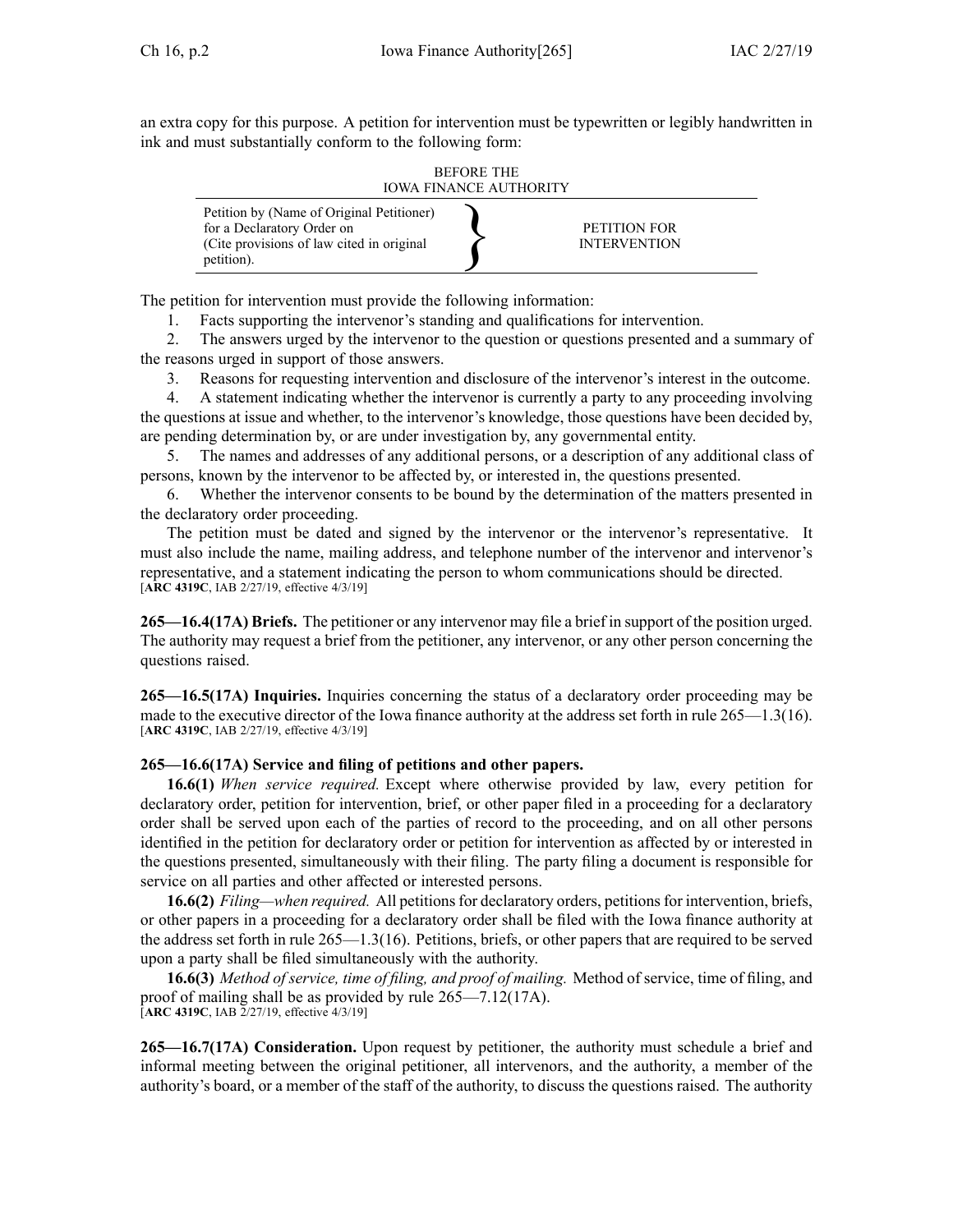may solicit comments from any person on the questions raised. Also, comments on the questions raised may be submitted to the authority by any person.

## **265—16.8(17A) Action on petition.**

**16.8(1)** Within the time allowed by 1998 Iowa Acts, chapter 1202, section 13(5), after receipt of <sup>a</sup> petition for <sup>a</sup> declaratory order, the executive director or designee shall take action on the petition as required by 1998 Iowa Acts, chapter 1202, section 13(5).

**16.8(2)** The date of issuance of an order or of <sup>a</sup> refusal to issue an order is as defined in [rule](https://www.legis.iowa.gov/docs/iac/rule/265.7.2.pdf)  $265 - 7.2(17A)$ .

## **265—16.9(17A) Refusal to issue order.**

**16.9(1)** The authority shall not issue <sup>a</sup> declaratory order where prohibited by 1998 Iowa Acts, chapter 1202, section 13(1), and may refuse to issue <sup>a</sup> declaratory order on some or all questions raised for the following reasons:

1. The petition does not substantially comply with the required form.

2. The petition does not contain facts sufficient to demonstrate that the petitioner will be aggrieved or adversely affected by the failure of the authority to issue an order.

3. The authority does not have jurisdiction over the questions presented in the petition.

4. The questions presented by the petition are also presented in <sup>a</sup> current rule making, contested case, or other authority or judicial proceeding, that may definitively resolve them.

5. The questions presented by the petition would more properly be resolved in <sup>a</sup> different type of proceeding or by another body with jurisdiction over the matter.

6. The facts or questions presented in the petition are unclear, overbroad, insufficient, or otherwise inappropriate as <sup>a</sup> basis upon which to issue an order.

7. There is no need to issue an order because the questions raised in the petition have been settled due to <sup>a</sup> change in circumstances.

8. The petition is not based upon facts calculated to aid in the planning of future conduct but is, instead, based solely upon prior conduct in an effort to establish the effect of that conduct or to challenge an authority decision already made.

9. The petition requests <sup>a</sup> declaratory order that would necessarily determine the legal rights, duties, or responsibilities of other persons who have not joined in the petition, intervened separately, or filed <sup>a</sup> similar petition and whose position on the questions presented may fairly be presumed to be adverse to that of petitioner.

10. The petitioner requests the authority to determine whether <sup>a</sup> statute is unconstitutional on its face.

**16.9(2)** A refusal to issue <sup>a</sup> declaratory order must indicate the specific grounds for the refusal and constitutes final authority action on the petition.

**16.9(3)** Refusal to issue <sup>a</sup> declaratory order pursuan<sup>t</sup> to this provision does not preclude the filing of <sup>a</sup> new petition that seeks to eliminate the grounds for the refusal to issue an order.

**265—16.10(17A) Contents of declaratory order—effective date.** In addition to the order itself, <sup>a</sup> declaratory order must contain the date of its issuance, the name of petitioner and all intervenors, the specific statutes, rules, policies, decisions, or orders involved, the particular facts upon which it is based, and the reasons for its conclusion. A declaratory order is effective on the date of issuance.

**265—16.11(17A) Copies of orders.** A copy of all ordersissued in response to <sup>a</sup> petition for <sup>a</sup> declaratory order shall be mailed promptly to the original petitioner and all intervenors.

**265—16.12(17A) Effect of <sup>a</sup> declaratory order.** A declaratory order has the same status and binding effect as <sup>a</sup> final order issued in <sup>a</sup> contested case proceeding. It is binding on the authority, the petitioner, and any intervenors(who consent to be bound) and is applicable only in circumstances where the relevant facts and the law involved are indistinguishable from those on which the order was based. As to all other